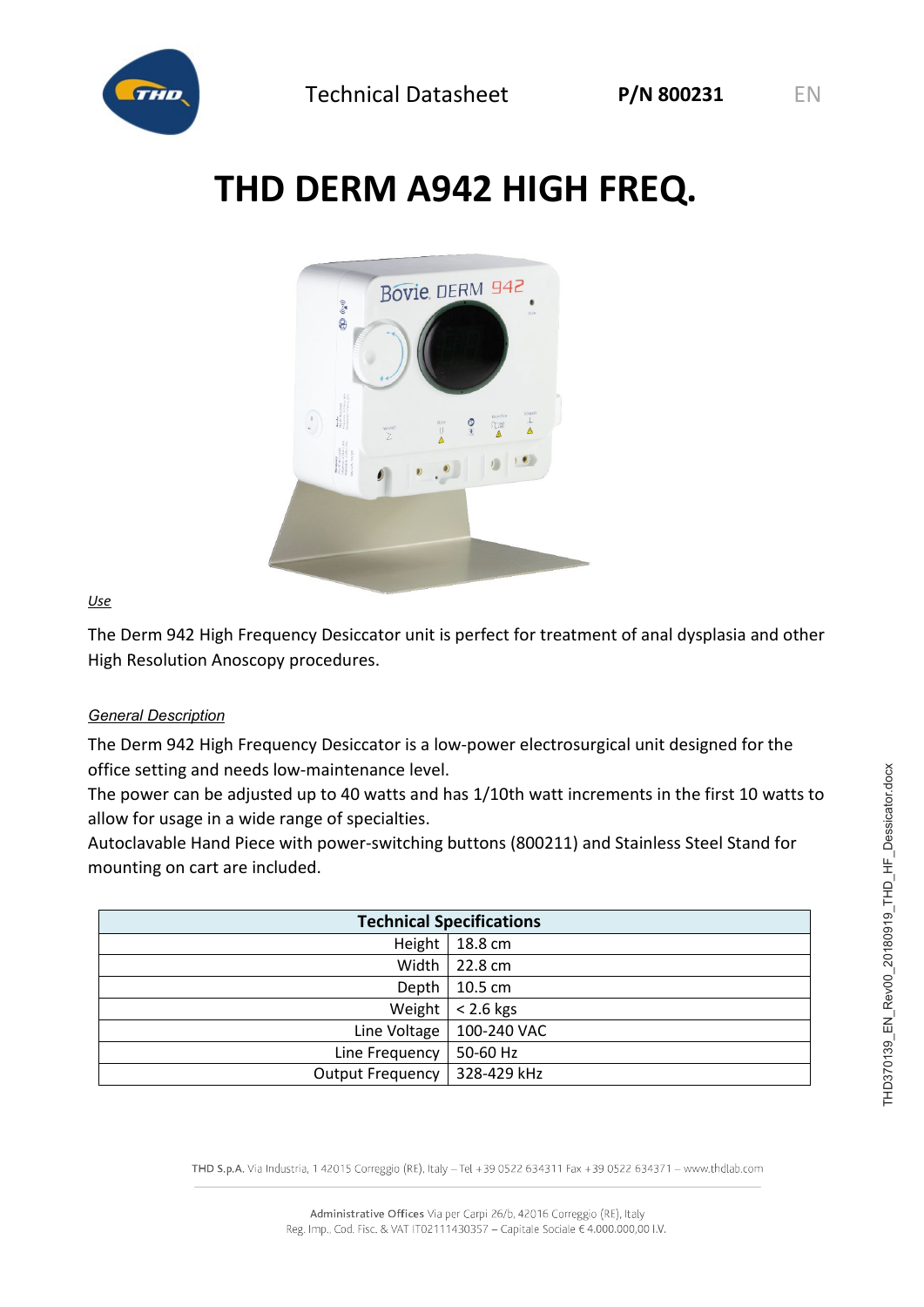

# **THD SMOKE EVACUATOR SE02-220 ACCESSORIES**



### **THD A902 REUSABLE HANDPIECE P/N 800211**

The Reusable Hand piece is an autoclavable 3-button hand piece intended to be used with the Derm 942 High Frequency Desiccator (800231). Use the blue button for activating the monopolar output. Use the up-down buttons to remotely adjust the power settings of the Derm 942 High Frequency Desiccator (800231). Hand Piece is steam autoclavable.

### **THD 13-5300 REUSABLE GRINDING P/N 800209**

The Derm 942 High Frequency Desiccator (800231) can be used with or without a grounding cable and pad. To avoid unforeseen shocks to provider or patient, the Reusable Grounding Cable can be plugged into the Patient Plate port of the Derm 942 High Frequency Desiccator and used in conjunction to the Disposable Grounding Pads (800210). This item is tested for 100 uses. Item sold separately.



### **THD GBS-DB1031A DISP. GROUND. P/N 800210**

The Disposable Grounding Pad is intended to be used with the Reusable Grounding Cable (800209) to ground the patient without physical contact from the provider. This pad works to disperse the energy from the Derm 942 High Frequency Desiccator (800231) and return it safely to the machine without any painful shocks to provider or patient. Item sold Separately.

THD S.p.A. Via Industria, 142015 Correggio (RE), Italy -Tel +39 0522 634311 Fax +39 0522 634371 - www.thdlab.com